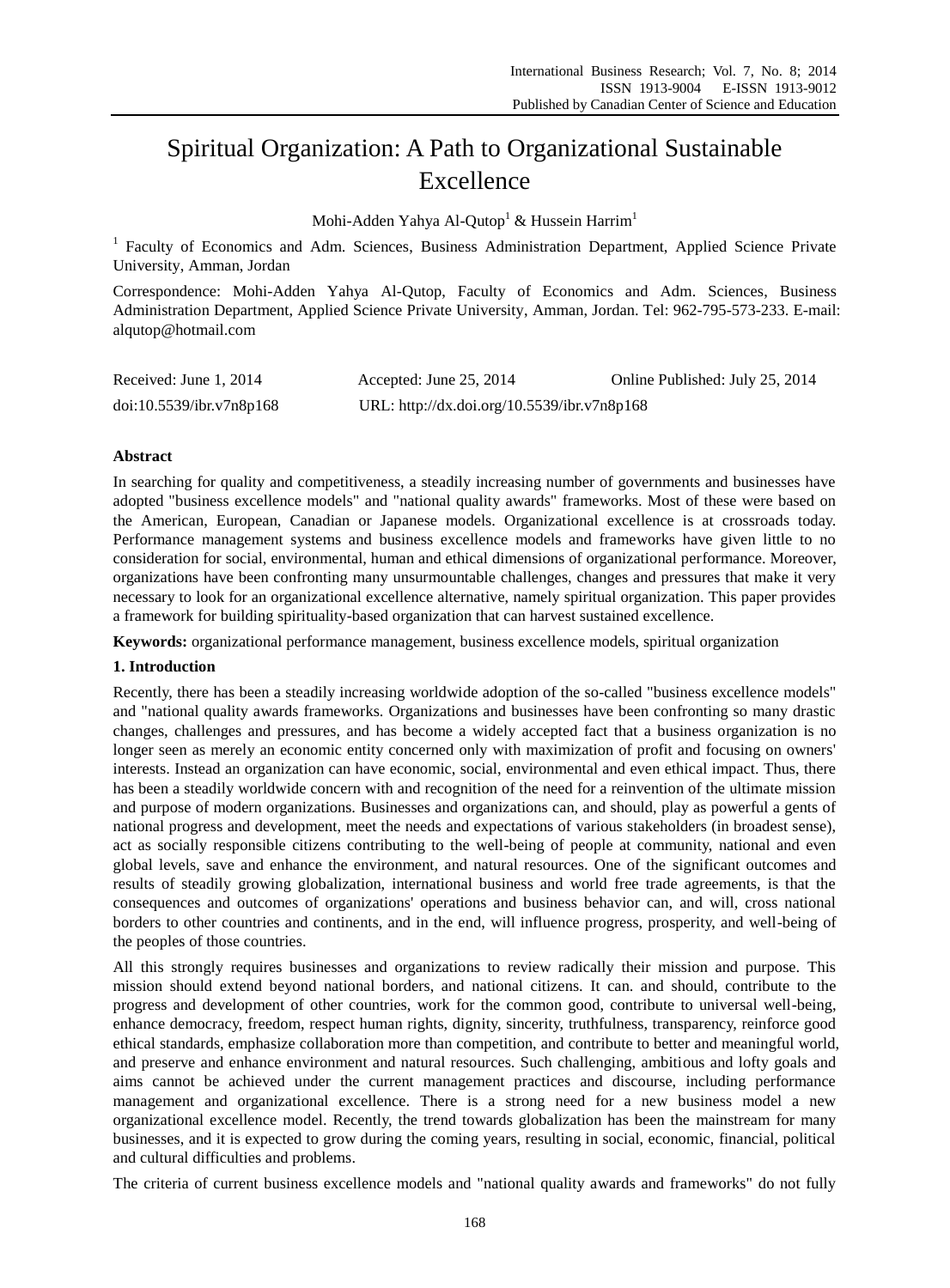reflect an organization's performance at the social, environmental, and ethical fronts; it is the short-run economic performance that receives highest importance and emphasis. Any performance management system must have a long-term focus and address issues associated with the triple bottom line (issues of economic, social and environmental performance) (Searcy, 2011). A new business model is needed to enable organizations move steadily much closer to their ultimate purpose-betterment of peoples' lives, better and meaningful world, saving and enhancing environment and our earth planet and whatever lives on it. This paper presents on overview of the literature on business excellence models and national quality awards frameworks, their potentials and limitations, then highlighting the forces, challenges and pressures confronting organizations, followed by a clarification of spiritual organization, its potentials and limitations and a proposed framework for building sustainable spirituality-based organization.

# **2. Literature Review of Evolution of Business Excellence Models**

The concept of business excellence is deeply rooted in Total Quality Management (TQM). TQM originally burst onto the global scene in 1984, with Rehder and Raiston's (1984) paper, the first to contain the phrase Total Quality Management (Mann et al, 2011). The Japanese quality management philosophy emerged early in the 1950s to form the roots of today's performance management theories and rules (Busi & Betitci, 2006). The first globally known business excellence (BE) model was the Deming Prize introduced by the Union of Japanese Scientists and Engineers (JUSE) in 1951 (Union of Japan Scientists and Engineers, 2010). One of the devastating outcomes of the Second World War was a devastating stroke to Japanese economy. The Japanese manufacturing companies invited Dr. Deming, well-known American pioneer of quality control, to revitalize the Japanese economy through educating Japanese companies how to use statistical tools and techniques. Many companies adopted Deming's principles and rules focusing on customer satisfaction, continuous improvement and employees' participation. These companies achieved great jumps in both quality and productivity, which had great undesirable effects on American and Western Industries. These unexpected results led the JUSE to establish the "Deming Prize" in 1951 to honor Dr. W. E. Deming.

Interest in and awareness of importance of TQM continued to grow fast in the 1980s in USA and other countries, as governments and organizations saw TQM as the panacea that would address the decline of the manufacturing sector in the west (Mann et al, 2011). The next model of business excellence was the CAE Quality Award introduced by Canada in 1984 (National Quality Institute, 2007). The third model was the Malcolm Bridge National Quality Award (MBNQA), established by the United States of America (National Institute of Standards and Technology, 2009). In the year 1988, the Australian Business Excellence Framework (ABEF) become the fourth global known quality award. The fifth model was the European Foundation for Quality Management, introduced in 1991 and was renamed in the year 2004 as European Quality Award (European Foundation for Quality Management, 2010).

In the mid 1990s there was a change in terminology from "quality" to "total quality management" to organizational (or business) excellence in the west with the previously called "Quality" as "Total Quality Management Models" being renamed as Business Excellence Models (Adebango, 2001). The mid-1990s witnessed a "performance management metamorphosis of the Balanced Scorecard (BSC). By 2008, the BSC evolved from a measurement tool, to a management tool, to a system and then to a tool within a system, thus completing a full circle (Brudan, 2010).

In light of rabid globalization and high competition, more companies and governments throughout the world, especially Asia, developed and established their own customized quality awards, during the past twenty years. As of 2010, 86 countries are known to have a Business Excellence Award of some kind, with the idea of guiding their nation's organizations "toward operational results" (Mann et al., 2011). Talwar (2011b) has identified 100 excellence models and national quality awards being used by more than 82 countries, using the three globally recognized models-MBNQA of United states of America, EFQM European Quality Award, and Deming Prize-as references. There are some differences between the three global business excellence models, but there is considerable overlapping, with respect to criteria and weighting. The Deming Prize focuses on the dissemination of company-wide quality control, continuous improvement and relations with suppliers; its most important aspect is thorough application of statistical quality control techniques (Talwar, 2011a). The American MBNQA places emphasis on customer satisfaction. The principle behind its award criteria is that leadership drives activities (such as people, strategic planning, processes and information analysis), toward excellence in business results and customer satisfaction. The European EFQM focuses on benchmarking and satisfaction levels of customers, employees and community. The rationale for the EFQM model is the results-including customer, employees and society satisfaction-are achieved through leadership driving enablers, such as policy and strategy, people, partnerships and resources, and processes leading to excellence in business results (both financial and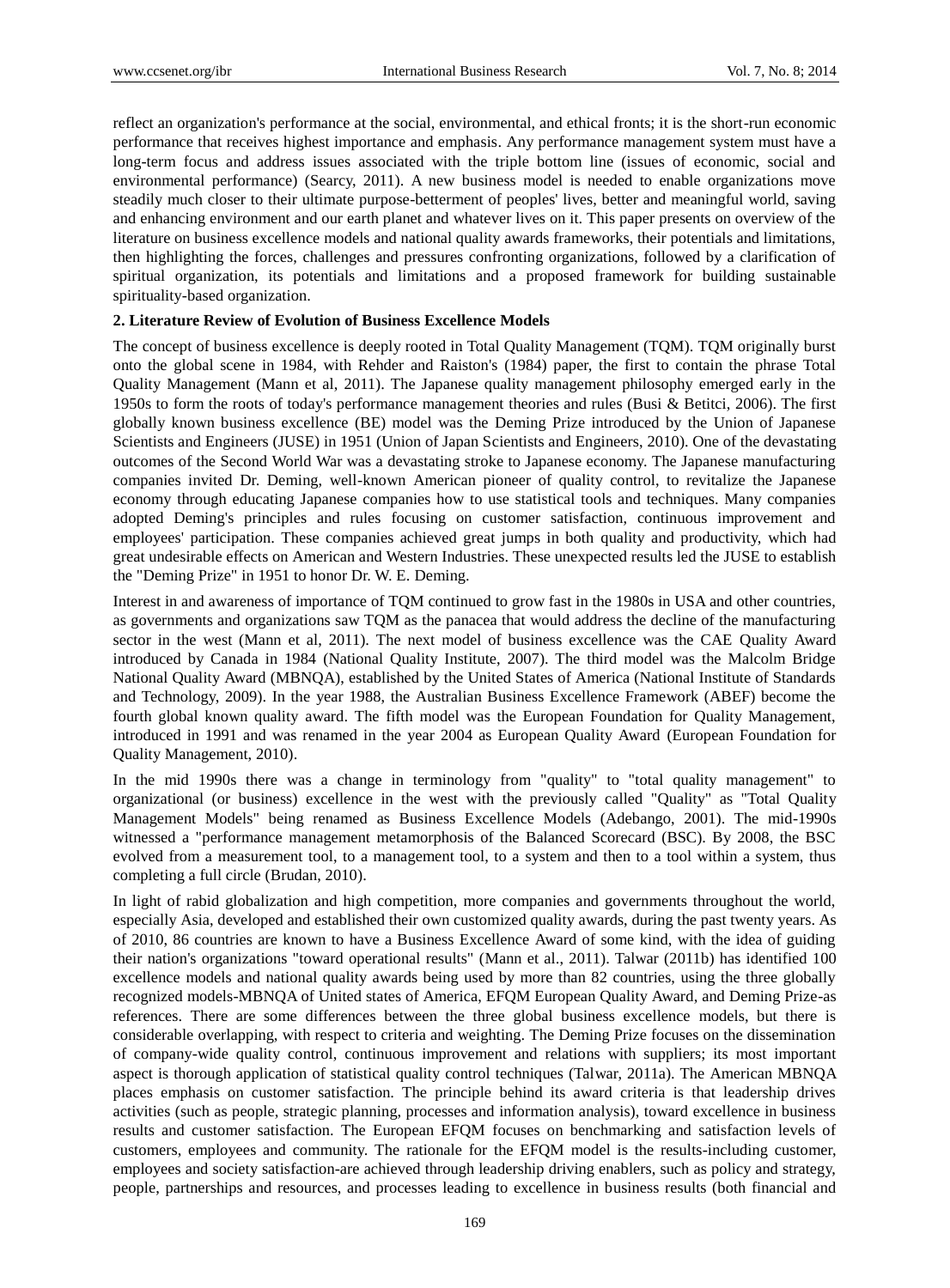non-financial) (Talwar, 2011ba).

Evaluation criteria used by most of BEs/ NQAs are similar. The criteria common to most of the models and awards are nine criteria that can be classified into the following three groups (Talwar, 2011b):

1) Core Criteria–a must for survival-include: customer, people, and business results. These account for 50 percent of the score.

2) Internal environment criteria- differentiators in competitive environment-include: processes, leadership, strategic planning, and knowledge management. They account for 40 percent of the total score.

3) Goodwill criteria-ensuring sustenance-include: society, suppliers/partners. They account for 10 percent of the score.

# **3. Potentials and Limitations of BEs and NQAs**

Saunders et al. (2008) identified the following reasons for adopting BEs and NQAs:

- 1) Provide a rigorous and sensible approach to identifying strengths and opportunities.
- 2) guide the organizations continuous improvement efforts.
- 3) Coordinate a range of initiatives.
- 4) provide an external measure of a successful organization.
- 5) allow companies to become "world-class".
- 6) Improve organizational performance.

7) Allow benchmarking against others in the same industry as well as those from other industries.

Research findings point that successful implementation of BE models has positive impacts on the firm's performance, financial and non-financial Curkovic et al., (2000); Douglas & Judge (2001); Kaynak (2003); Oakland and Tanner (2008). In a study comparing the performance of awards winners with others, Jacob et al. (2004) found that 18 MBNQA attained higher profitability and assets utilization than others in the same industry. Another study conducted by Mann, Asebanjo and Tickle, in the year 2011, excellence models/ awards in five Asian countries, found that business excellence is highly regarded by a majority of the organizations as both an improvement tool and a management tool to support future competitiveness and long-term goals. Also, there was a strong culture of engagement and support for the business excellence award process. Awards were valued for their prestige and independent feedback (Mann et al, 2011). Competing for (and not necessarily winning) a business excellence award gives the company a heightened level of public recognition (Baizzo & Bernardi; 2003; Khoo & Tan, 2003). While there are few studies on the effectiveness of business excellence in Western countries, there are much fewer studies about Asian countries (Young & Wilkinson, 2001; Arumugam et al., 2008).

However, other scholars have reported little to no evidence of improvements in firm's performance (Tuck, 2005a; Tuck, 2005b; Williams et al., 2006; Wilford, 2007; Grigg & Mann, 2008). Another limitation is that the approval process is lengthy and can sometimes prevent companies from focusing on core activities (Lee, 2002). Another criticism is that the award structure is very rigid, resulting in companies struggling to match current processes with those in the award criteria (Mann et al., 2011). Despite the fact that award-winning companies have shown excellent financial results, there financial performance has not always been the best in industry (Talwar, 2011a). Most of the studies focus on business results in general and impact on the bottom line in particular. Thus, it is difficult to comment on benefits accrued to other stakeholders, moreover, there is a danger that organizations start focusing on winning the award rather than focusing on opportunities for making improvements (Talwar, 2011a). While BEM/NQAs emphasize organizations attaining excellence in "results" these models do not guarantee the sustainability of this excellence. This gives rise to the risk of using unethical means and practices to maximize the short-term goals, as has been witnessed recently in the global economic fiasco (Talwar, 2011a). An important limitation is related to the imbalance of the weighting and scoring of the various criteria. The goodwill criteria (social and environmental dimensions) account for only 10 percent of the score. It is that goodwill criteria that play a key role in attaining and maintaining sustainable results and growth (Talwar, 2011b).

Grigg and Mann (2008) conclude that although debates continue around the operational and financial benefits of competing for or obtaining business excellence awards, there is little doubt that competing for such awards ensures that firms concentrate on their processes, measurements and performance, and that winning the awards gives valuable publicity and commendation.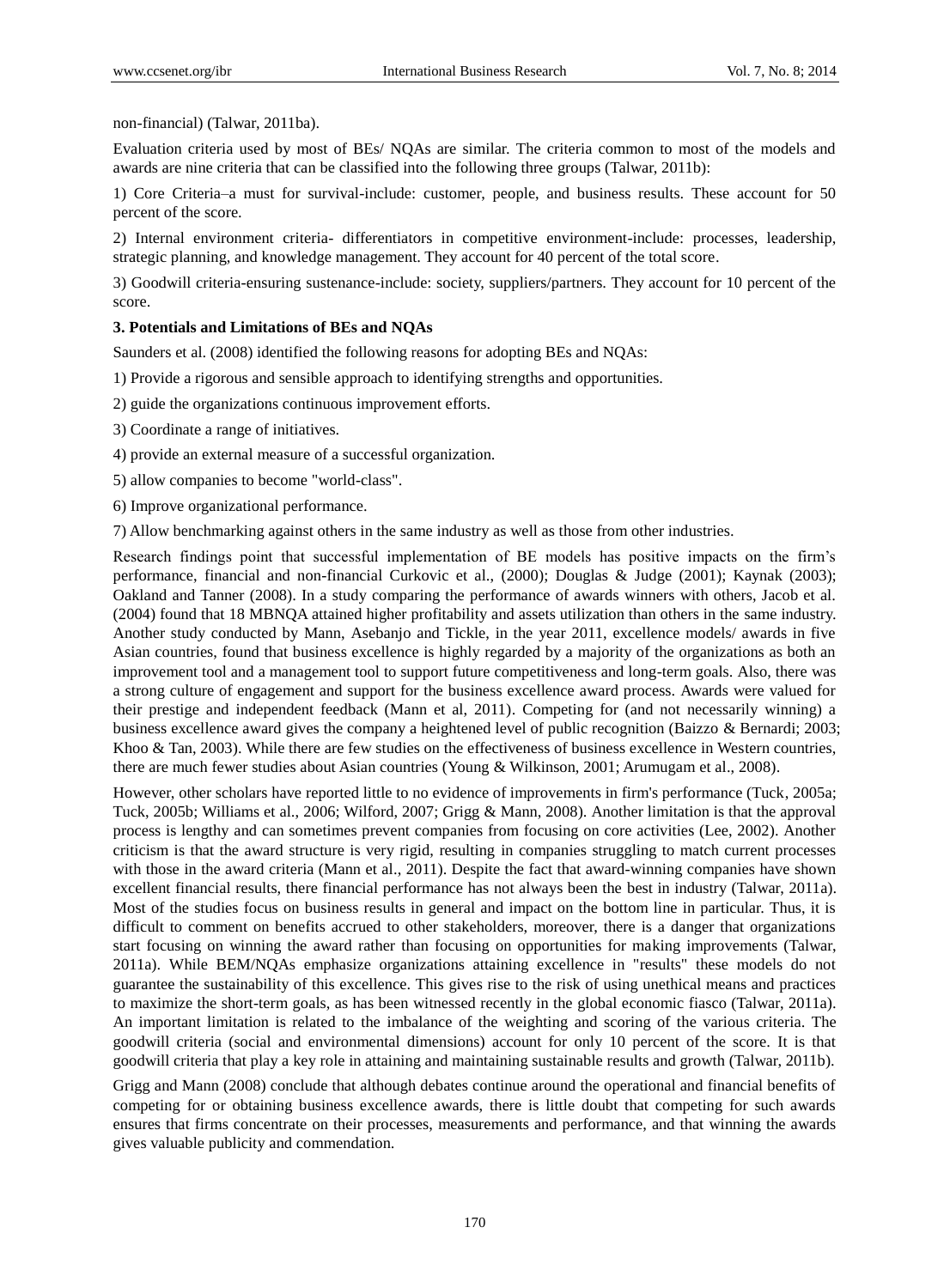#### **4. Challenges, Changes and Pressures Confronting Organizations**

During the past twenty years, organizations and management have been confronting many profound transformations, changes, challenges, pressures and demands, from within and without, at various levels and fronts. Such challenges changes and forces have driven for a steadily increasing interest into organizational spirituality. Among these changes and challenges are: a radical change in the nature of work, people looking for meaningful work beyond just earning money, which provides feeling of community among widely dispersed employees, and organizations are no longer considered as economic entities, but social and even spiritual (Konz & Ryan, 1999) describing the work setting, Marques (2006) proclaims that stresses are prevailing and the organizational environment is unhealthy. Other forces pushing for workplace spirituality include: an increasing public interest in spirituality due to rising feeling of isolation, meaningless, and empty life, drastic changes in the nature of work as a result of a steadily growing globalization. Such changes included longer work hours, and at the same time demanding higher productivity for employees, organizational downsizing resulted in reduced for security, layoffs and increasing organizational conflicts (Ashmos & Duchon, 2000; Adams & Benzer, 2000; Kinjerske & Skrypnek, 2006). Employees are looking for ways to counterbalance the stresses and pressures of a turbulent pace of life… people are looking for involvement and connection, for something meaningful in their lives, something beyond the Job (Robbins & Coulter, 2005, p. 62). Many people look for the satisfaction of their spiritual needs, i.e., to be unique, to commune with something greater than themselves, to be useful, to be understood by others, and as to understand how they fit into greater context (Strack et al., 2002). Among the most important and compelling arguments the steadily increasing focus on workplace spirituality is " people look for ways to cope with the drastic social and business changes, and that global changes in values has brought an increasing interest in eastern philosophies and in spiritual needs and aspirations" (Giacalone et al., 2003). Three challenging issues, very relevant to organizational performance and excellence, have been placing steadily growing pressures and demands on organizations and managers, worldwide. These issues are: corporate social responsibility, environment and managerial ethics. The social economic view of social responsibility, which is widely advocated, says that managers' social responsibilities go beyond making profits to owners to include protecting and improving society's' welfare,.. Business's intentions go beyond its legal and economic obligations to do the right things and act in ways that help improve society because the organization feels it has an ethical responsibility to do so. ISO developed in 2010 standards for social responsibility (Known as ISO 26000) (Robbins et al., 2011: 95). "Green Organization", "green management", and "eco-friendly" organizations have gained global momentum and attention. Managers and organizations can, and should, strive hard to protect, preserve and enhance the natural environment. The increasing number of environmental disasters and destruction brought a new spirit of environmentalism to individuals, groups, and organizations throughout the globe, though with varying degrees. Increasingly, managers have begun to consider the impact of their organizations' operations and activities on the natural environment, which we call green management (Robbins et al., 2011: 98). The non-governmental International Organization for Standardization (ISO) has developed ISO 14000 (environmental management standards). Such standards can be used to evaluate green management actions and organizational commitment to improve its environmental performance toward environmental management excellence.

Last, but not least, is managerial and business ethics. Recently, fraud, bribery, theft, financial information misrepresentation, abuse of authority, and other unethical acts and behaviors have steadily widely proliferated, leading to many disastrous financial, economic and social outcomes. Hence, the need for enhancing managers' and employees' ethical behaviors is immediate and great.

During the last few years, a series of dramatic and catastrophic crises, challenges and events have confronted many parts of the world, which have had many significant impacts on governments, businesses and peoples' lives. In the year 2008, the United States of America was paralyzed by a catastrophic financial crisis, soon spread to reach many different parts of the globe, and which caused devastating financial, economic and social outcomes. Major public debt crisis hit a number of European Union countries, bringing them close to bankruptcy in 2011. Late in 2011, specifically in October, a group of protesters marched through New York streets heading toward "wall street", later, demonstration spread to other cities in the United States of America and many other countries in various continents. The issues that protesters stressed were: greater number of homeless, and jobless people, deteriorating health and education, escalating social injustice, the widening gap between the rich and the poor, global warming, Pollution etc.

One of the dramatic and unexpected events is the so-called "Arab Spring" in the year 2011. Millions of peoples in several Arab countries have demonstrated and protested throughout 2011–2103. Those "uprisings" loudly and strongly were demanding freedom, democracy, social justice, human dignity, jobs, better health care, education,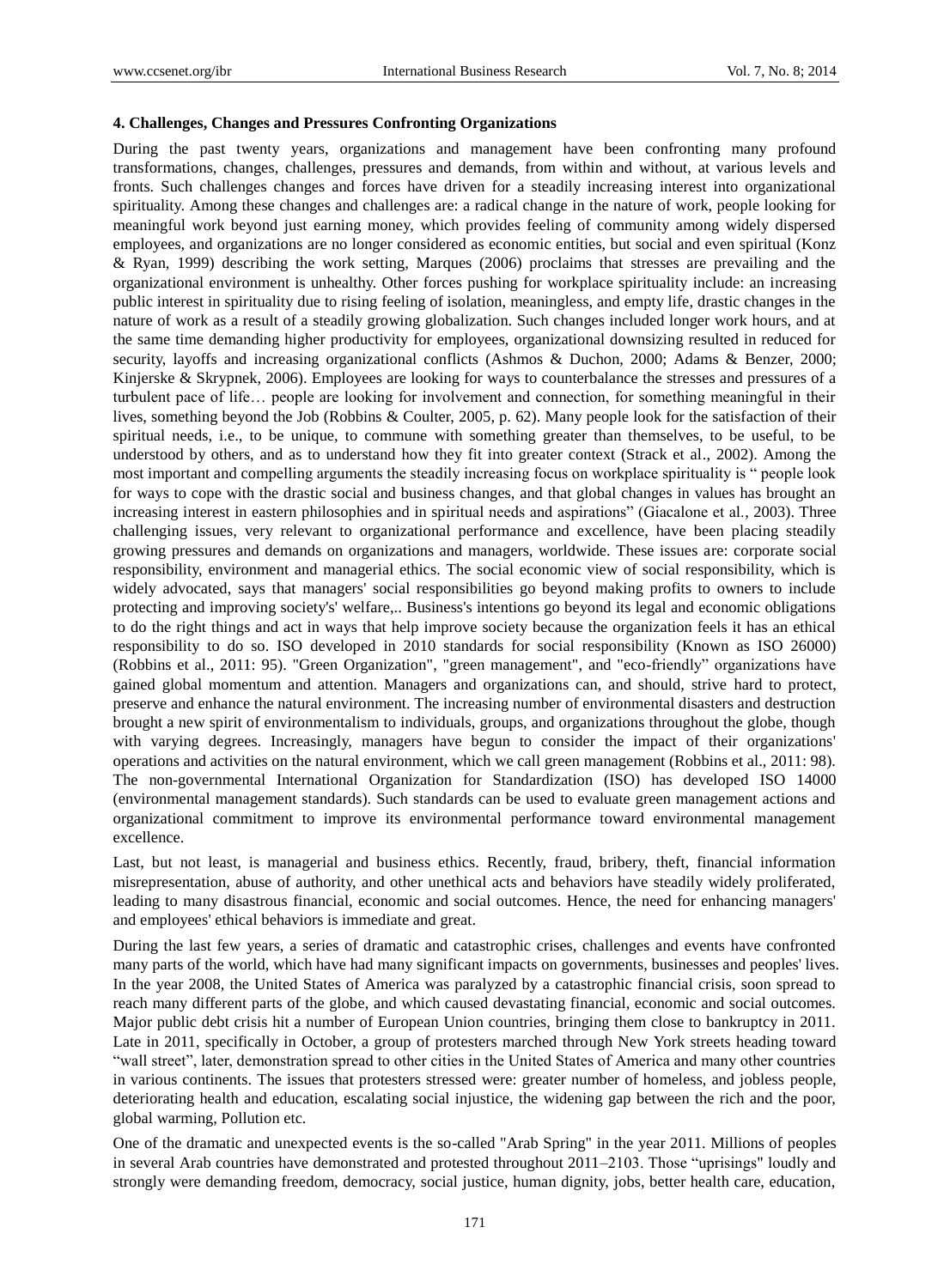and such. Eventually, a number of regimes and governments were overthrown.

## **5. Spiritual Organization: A Path to Organizational Sustainable Excellence**

## *5.1 The Need for Spiritual Organization*

Evolution of performance management and assessment, for most of the twentieth century, argues Seddon (2008), was driven by command and control and mechanistic thinking. An alternative approach is strongly needed: a system thinking and approach to performance management that promotes holistic, integrative approach, shifting measurement of performance from measurement for control and reward to measurement for learning. A similar view proclaimed by Brudan (2011), "Performance management frameworks have been slow to adapt to the challenges, changes and pressures confronting organizations…These frameworks still emphasize financial measures, short-term goals, and command and control approach, based on maintaining achievement of goals that are set by managers.

Most of business excellence models and national quality award frameworks, states (Talwar, 2011b), see "business results" as the ultimate goal. The writer adds " The pursuit of economic growth let to deterioration of physical environment, unsafe workplace, pollution, urban decay, discrimination against certain groups, unethical scandals and other social problems…there seems to be an imbalance between social and environmental dimensions and the focus of management and that results in unsustainable results and growth. (Searcy, 2011) proclaims that an organization's final purpose must focus on sustainability instead of profits, in order that organizations can cope with the dynamic competitive environment and respond to internal and external pressures….sustainability means adopting business strategies and activities that meet the needs of the enterprise and its stakeholders while protecting, sustaining and enhancing the human and natural resources. Similarly, (Allio, 2011) states "… when almost everyone in the world has been hurt by questionable corporate practices and their consequences, there is a strong need to articulate a new purpose of the firm, corporate survival of sustainability and innovation.

Thus, there is strong need for sustainability performance measurement systems that explicitly focus on the triple bottom line issues (social, economic and environmental issues) and the linkages between those issues, and explicit focus on the long-term view of the business performance (Searcy, 2011). Challenges, changes and pressures confronting organizations strongly urge for a radical transformation of organizational mission, vision, culture, leadership, management system and practices, core competences, and such. A new management model: a virtuous corporate and radical management practices that attain a balance between internal and external goals. Among the precepts that this model should follow:

1) Build a community and a culture that; (a) supports and rewards the pursuit of excellence in practice, catalyzed by continuous innovation; (b) celebrates corporate values such as: just purpose, authenticity, balance of power, and integrity; (c) develops systemic consciousness, from which social justice and ecological sensitivity will flow naturally (Allio, 2011).

2) Externally: Abandon the mindless quest for short-term profits; celebrate collaboration to higher priority than competition.

One of the greatest challenges facing leaders today, is the need to develop new business models that accentuate ethical leadership, employee well-being, sustainability, and social responsibility without sacrificing profitability (Fry & Slocum Jr., 2008). The writers add, "What is required from top managers is to maximize at the same time the "People", "Planet", and "Profitability"…what is strongly needed, they add, is a spiritual leadership and organization. Thaker (2011) strongly advocates a similar view, as he states: neo–liberalism dominates current management principles and practices, and thus focus is on individual self-interest … with short-run narrow focus on maximizing profits and owners' interests…This mode of functioning results in socially and environmentally dysfunctional organizations, and leading organizations away from sustainability. An alternative is a spiritual model of business (spiritual organizational).

## *5.2 Conceptualization of Spiritual Organization*

As many writers have been attracted to organizational spirituality, may conceptualizations and perspectives of organizational spirituality have been proposed, they have differences, but also considerable overlapping. Workplace spirituality is defined as "seeking one's ultimate purpose in life, to develop strong connections with others at work, and to recognize compatibility between a person's values an organizational values" Mitroff and Denton (1999). A brief definition is the recognition an individual has an inner life that enhances and is enhanced by having a meaningful work within context of community Duchon (2000).

An organization is spiritual, says Milliman et al. (2003), is one that enables an individual to develop strong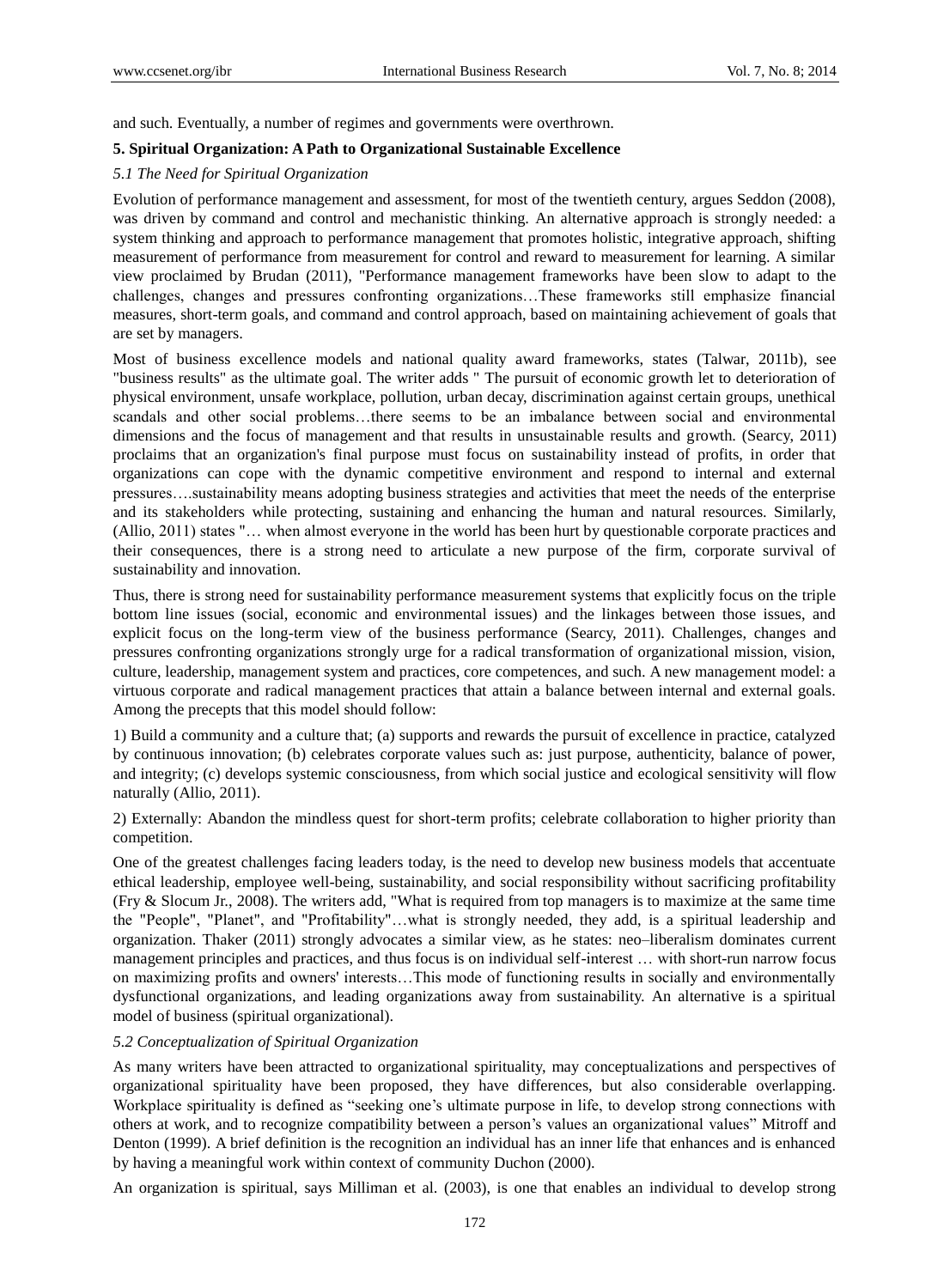connections to others, and to have consistency between one's core beliefs and the values of the organization.

A more elaborate conceptualization, spirit at work involves: a meaningful work that has a higher purpose, an awareness of compatibility between an individual's values and work, a feeling of being authentic, a feeling of strong interconnectedness with others and a sharing a common propose, and a positive feeling of vitality, transcendence and experience of joy (Kinjerski & Skryphek, 2004).

"Workplace spirituality incorporates those values that lead to a sense of transcendence and interconnectedness such that workers experience fulfillment on the job. This sense of transcendence- of having a calling through one's work (vocationally), and the need for membership, community, or social connection provide the foundation for a theory of workplace spirituality" (Fry & Slocum Jr., 2008).

Each of those definitions, and others, is incomplete, but not inaccurate. Upon examining the various conceptualizations and definitions, it can be said that workplace spirituality or organization spirituality involves the following themes and notions:

1) Employees engage in meaningful work/ job.

2) An employee feels having a meaningful job, serving a higher purpose in life with greater responsibility, involving contributing to welfare of others, and the common good.

3) A clear shared vision and mission, focusing on global well-being common good, etc.

4) Integration/ alignment of personal development and long-term personality with job performance.

5) Admit that every individual has talents and creative capacities and potentials. She/he must be allowed and encouraged to unleash and nurture such potentials and capacities, towards reaching full potentials.

6) Help an employee develop a sense of call through one's work (vocationally) and experience a feeling of joy and bliss.

7) Emphasizing a full awareness of the need and work for "Sustainable growth/ development" which requires a full recognition of the limited resources, sincere interest inproticting, saving and enhancing our planet and what lives on it. (Mitroff & Denton, 1999; Ashmas & Duchon, 2000; Milliman et al, 2003, Giacalone & Jurkiewicz, 2003; Kinjersk & Skrypnek, 2004; Reyo & Pina, Cohna, 2008; Duchon & Plowman, 2005; Fry & Slocum ,Jr, 2008; Weymes, 2005).

## *5.3 Potential of Organizational Spirituality*

Empirical research on workplace spirituality is still limited, but literature provides increasing evidences that workplace/ organizational spirituality can yield great benefits including, but not limited to: improving productivity, service quality and retention, generate corporate sustainability (Fawcett et al, 2008); greater productivity, commitment, creativity, increased positive human health and psychological and spiritual well being, and provide a source of sustainable competitive advantage, reduced absenteeism, turnover and stress, (Fry & Slocum Jr, 2008), generates corporate sustainability (Lips-Wiersman & Ver Kataraman, 2006), spiritual oriented companies achieved higher net earnings, return on investment, and shareholder value, workplace spirituality enhances corporate social and ethical responsibility and employee's morale, job satisfaction, job involvement and organizational commitment.

## *5.4 Building Organizational Spirituality*

Certainly, building and maintaining workplace/ organizational spirituality is a very challenging and demanding process, because of the lack for agreed on measurement(s) and definition of the phenomenon. Moreover, workplace spirituality is multi-facet, multi-dimensional. Not to mention that the prevailing organizational setting presents an obstacle to transforming an organization into spiritually-oriented one, this should not discourage any attempts in this direction. The proposed framework for building spirituality- based organization encompasses five interacting "Core Pillars": Organization mission/ vision, spiritual leadership, organization culture, human development, and organizational design.

## 5.4.1 Organizational Mission/Vision

A clear compelling, understandable and acceptable (by organizational members) organizational mission and vision statements is very important. The mission statement focuses on its purpose, why it exists, what the organization and whom it serves. The vision and mission together define the philosophy and core values of organization (Giacalone et al., 2003). Mission and Vision statements should clearly and explicitly incorporate genuine and constant commitment to maximize simultaneously the triple bottom line or people, planet and profitability; adopt sustainable models and strategies that will yield positive economic, social environmental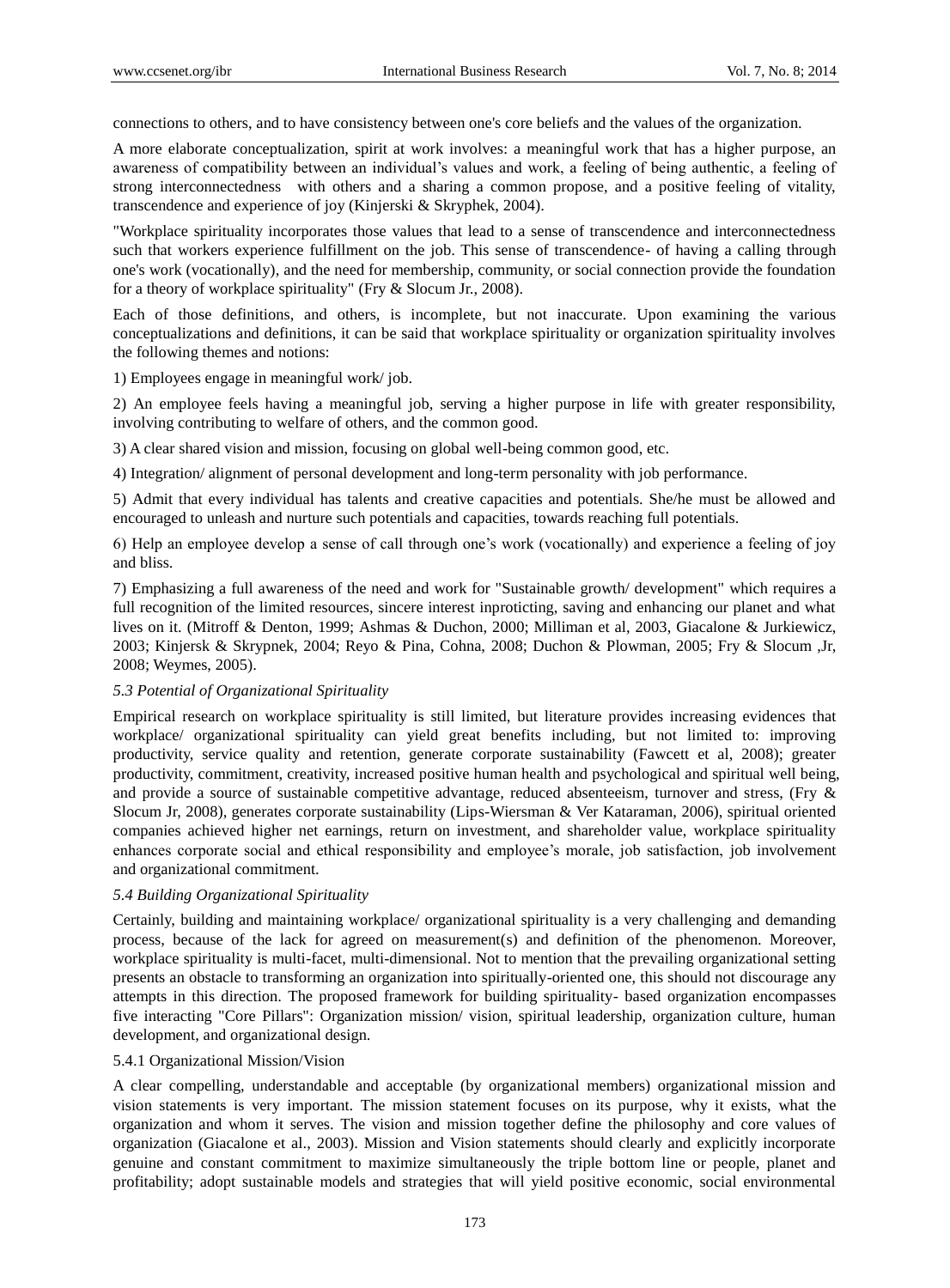outcomes and results. The ultimate purpose of the organization should focus on common good, community and social welfare and interests, and better and meaningful world. When an organization extends its focus to encompass society, and the environment, the members of the organization share the dream of the organization, and share ownership of its values (Weymes, 2005). Mission statements should show and demonstrate a commitment to adopt business activities and make decisions that contribute to the common good with a consideration for social justice and environmental protection. (Thaker, 2009).

## 5.4.2 Organizational Culture

What is strongly needed is an organizational culture that is ethical, innovative, customer- responsive and promotes workplace spirituality (Robbins and Coulter, 2005: 60). Corporate scandals and unethical decisions and practices have been steadily rising at unprecedented rate through the various countries, which led to devastating economic, human, social, cultural and environmental consequences. This have created within people the perception that organizations are amoral, corrupt, unethical and lack a sense of social responsibility (Fry & Slocum, Jr., 2008. Social and environment dimensions have been consistently ignored and given little importance in most of BEs and NQAs, because there is a lack of focus on human values which give rise to the risk of the use of unethical practices to maximize short-run gains (Talwar, 2011b). Likewise, Svensson and Wood (2011), argue that management and business still seek to maximize profits, and that profit doesn't guarantee that business practices undertaken by organizations to achieve this profit are in the best interests of the society, such that they are ethical.

Literature provides valuable different perspectives about core values and cultural characteristics of spiritual organization, with considerable overlapping. Among those core values and characteristics are: an altruism whereby leaders and followers share genuine concern, appreciation for each other, thereby creating a sense of membership (mutual understanding and acceptance) (Giacolone et al., 2003); trust, benevolence, justice, respect, humanism, meaningful work, hope, dignity and honesty (Jurkiwicz & Giacalone, 2004); altruistic values of respect, fairness, honesty, care, compassion which will create trust-based culture (Fry & Slocum, Jr, 2008).

Along with those values, there is an urgent and critical need to institutionalize a culture that espouses and emphasizes high ethical climate and high ethical standards (Robbins and Coulter, 2005: 60). There is a need, to establish a framework of corporate business ethics encompassing ethical structures, processes and performance measures within and across organizations (Syensson & Wood, 2011).

## 5.4.3 Leadership

The key to maintain an organizational culture is the philosophy and values of leaders. Leaders' spirituality also influences the selection and socialization of employees, and through mission statement (Kons & Ryan, 1990). Warren Bennis (2002) urges leaders to create meaningful world for others as well as a sense of community at work. Pfeffer (2003) identified the following leadership practices to build spirit at work:

1) Places mission and values ahead shareholder profits.

- 2) Encourage independent and decision making responsibility.
- 3) Encourage people to utilize and develop their gifts and skills.
- 4) Use group-based reward system and recognition.
- 5) Adopt self-managed teams.
- 6) Help people to meet their family and other non-ware obligation.

Among the essential key process to spiritual leadership are:

1) Develop a vision whereby leaders and followers experience a sense of meaningful life that make a difference.

2) Establishes an organizational culture that stresses altruism whereby leaders and followers have sense of membership, feel understood and appreciated, and a genuine mutual care, concern and appreciation.

## 5.4.4 Human Resource Development

Workplace spirituality is a learnable behavior therefore human resource management should try to include it in their training programs (Ashmas & Duchan, 2000): The organizational long-term capabilities and competitiveness can suffer very much from a lack of investment in developing employee's knowledge and skills, inspiring workplace climate requires competence along with affirmation and belonging.

(Fry, 2003) Helping employees to express and achieve full potential demand developing people's knowledge and skill much beyond job requirements. Employee's developments should include knowledge, values, attitudes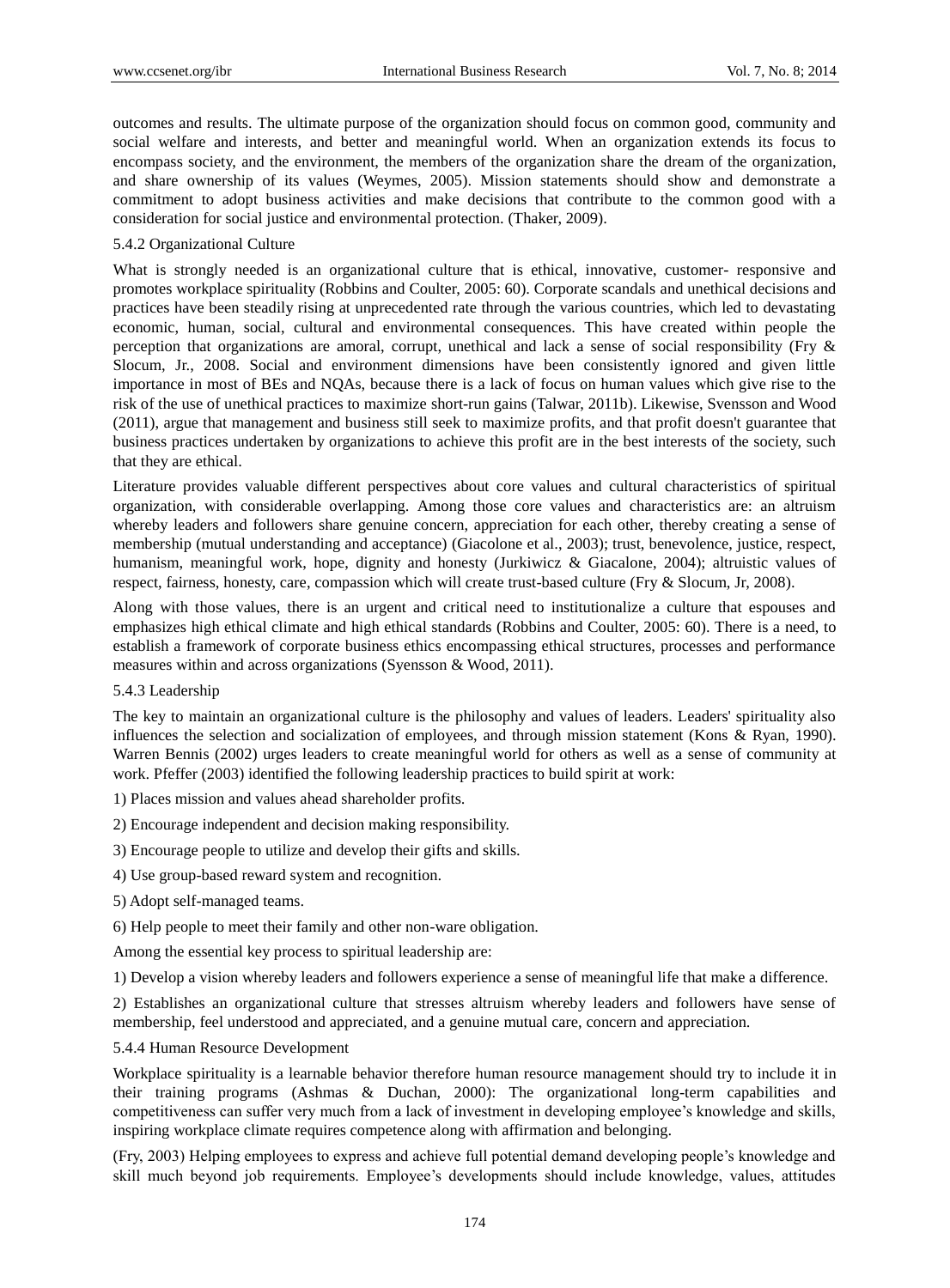useful for the whole organization, and other's lives, as well.

Hence, organizations must recognize the value of knowledge and learning, and provide all necessary opportunities, support and encouragement to help employees emotionally, ethically and spiritually, namely to develop and grow as a whole person. An important path to employees' development and growth is employees' empowerment. Empowerment is a multi-dimensions concept including (Spreitzer, 1995; Thomas & Velthouse, 1990):

- 1) Meaning of work (value of work purpose);
- 2) Autonomy/ independence;
- 3) Impact of organizational outcomes;
- 4) Competence (self-efficacy).

A critical factor in whether spiritual-based management practices result in improved performance involves empowering employees with the capability to participate in developing and implementing organizational vision… the reason for this, is that a key aspect of spirituality is that all people should seek to reach their full potentials and empowering employee is the only way individuals can attain their fullest sense of growth and contribution (Neck & Milliman, 1994). Empowerment (true liberty) allows and encourages an employee to look for what may benefit the whole organization, rather than being concerned with specific job assignment only. (Thaker, 2009).

## 5.4.5 Organization and Job Design

The present organization structures are rigid and present a barrier to cultural change which is very essential to transform present organizations into spiritual ones. In fact present structures help the present culture rather than help change it (Kons & Ryan, 1999). Creating, an organic, adaptive, flexible, flat structure is badly needed to in order that the pillars-discussed above-of spiritual organization can be developed and maintain led. What is needed is structured characterized by low formalism, low specialization, cross- functional and hierarchical teams, free and smooth communication, greater degree of decentralization, closer contacts with all stakeholders including the community and broader society.

Job design is a critical element/dimension of organization design. Higher motivation, job satisfaction and performance are among significant outcomes of well-designed jobs. According to Job Characteristics Model (JCM), these are five core job characteristics which determine how much a job is motivating. These characteristics are: skill variety, task identity, task significance, autonomy; and feedback. With these characteristics available, an employee can experience three critical psychological states: meaningfulness, responsibility and knowledge of result (Garge & Rastogi, 2006).

An important aspect in job design is the need to design jobs in such a way to allow and require an employee to communicate and interact with others inside and outside the organization (such as customers, suppliers, etc). This may require expanding the use of job design on teams rather than individuals. Team work provides for interaction which creates a feeling of belonging and connectedness which is an important aspect of spirituality. A spiritual climate can also be promoted through: reasonable workload and hours, flexible work schedules, allowing more leisure and free time to engage in other activities, minimum risk of illness, reasonable stress, healthy safe place, on-site facilities, health and nutrition education, etc.

Each of the above-discussed "so-called" "core pillars" can help partially develop a spiritual organization. Since those "core pillars" are interdependent and interacting, therefore, in order to get sustainable and effective results, changes should include simultaneously as many as possible of those "core pillars". However, it must start with radical shift in the mission and vision of an organization. However, building and maintaining a spiritual organization is a very challenging, complicated, many-faceted process that requires constant stead fastness, commitment and involvement of all organizational members.

## **6. Conclusions and Future Research**

Current business excellence models (BEs) and National Quality Awards (NQAs) have been basically developed in line with conventional management discourse and practices. Business organizations are being considered as basically economic entities. Therefore management still focuses on achieving highest profits, focusing on owner's interests and short-run goals. Many challenges, changes and pressures from different sources and levels have been facing management and organizations. A critical challenge is an increasing world-wide pressure and demand that organizations should play an active role in national economic and social development, to improve human well-being for peoples at community, national and even global levels , contribute to universal well-being,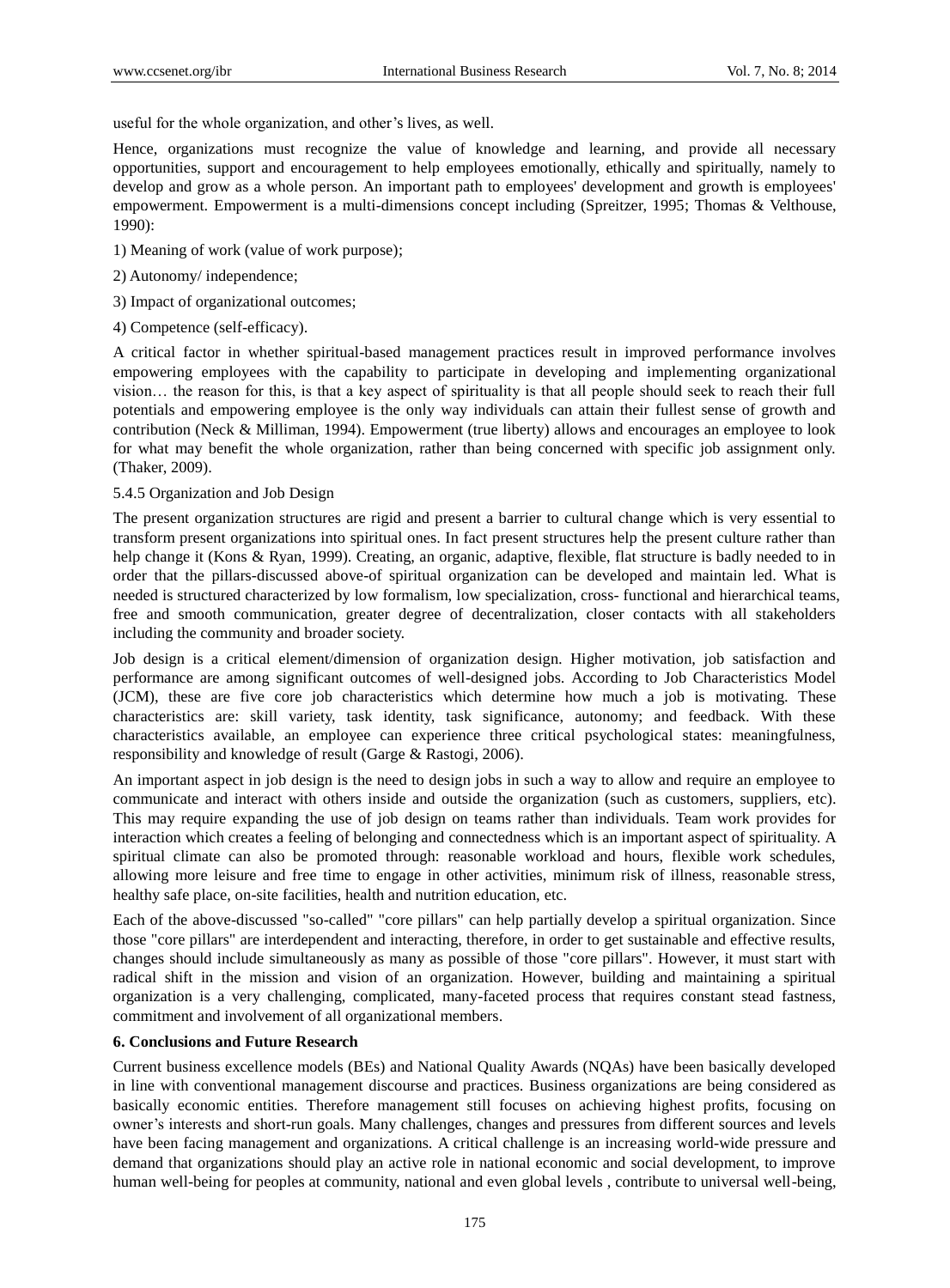meaningful world and save, protect and enhance our earth planet to make it better and safe place to live on. Underpinning the literature is that management should focus on simultaneously maximizing the so-called triple bottom line, or "People", "Planet", Profitability" or long-run/sustainable positive social, environmental and economic outcomes and results. BEs and NQAs have not been adapted to accommodate those, challenges, trends and issues. An alternative approach that has been presented in this paper is a spiritual organization. The presented framework identifies the main themes and notions of spirituality-based organization, and the "core pillars" for building a spiritual organization.

Further theoretical and empirical research is still needed to help build and maintain spiritual organizations, leading to organizational sustainable excellence. Respond is still required building a spiritual to build a well-established theory of workplace spirituality. There is a strong need to agree on clear, empirical and operational conceptualization/ definition and on a set of measures. Further theoretical research is needed to address whatever gaps or shortcomings of the presented framework, and to establish its reliability and validity further empirical research must be carried out.

#### **Acknowledgement**

The authors are grateful to the Applied Science Private University, Amman, Jordan, for the financial support granted to cover publication fee of this research article.

## **References**

- Adebanjo, D. (2001). TQM and business excellence: is there really a conflict? *Measuring Business Excellence, 5*(3), 37–40. http://dx.doi.org/10.1108/13683040110403961
- Allio, R. J. (2011). Reinventing management purpose: the radical and virtuous alternatives. *Strategy and Leadership, 39*(4), 4–11. http://dx.doi.org/10.1108/10878571111147341
- Antony, Job. (2010). Measuring organizational performance and organizational excellence of SMEs-Part1. *Measuring Business Excellence, 14*(2), 3–11. http://dx.doi.org/10.1108/13683041011047812
- Ashmos, D., & Duchon, D. (2000). Spirituality at work: a conceptualization and measure. *Journal of Management Inquiry, 9*(2), 134–45. http://dx.doi.org/10.1177/105649260092008
- Bennis, W. G. (2002). Crucibles of leadership. *Harvard Business Review, 80*, 39–48.
- Biazzo, S., & Bernardi, G. (2003). Organizational self- assessment options: a classification and conceptual map for SMEs. *International Journal of Quality and Reliability Management, 20*(8), 881–900. http://dx.doi.org/10.1108/02656710310493616
- Brurdan, A. (2010). Rediscovering performance management: systems, learning and integration. *Measuring Business Excellence, 14*(1), 109–123. http://dx.doi.org/10.1108/13683041011027490
- Busi, M., & Betitci, U. (2006). Collaborative performance management: present gaps and future research. *International Journal of Productivity and Performance management, 55*(1), 7–25. http://dx.doi.org/10.1108/17410400610635471
- Curkovic, S., Vickery, S., & Droge, C. (2000). Quality-related action programs: their impact on quality performance and firm performance. *Decision Science, 31*(4), 885–905. http://dx.doi.org/10.1111/j.1540-5915.2000.tb00947.x
- Douglas, T. J., & Judge, W. Q. (2001). Total quality management implementation and competitive advantage: the role of structural control and exploration. *Academy of Management Journal, 44*(1), 158–69. http://dx.doi.org/10.2307/3069343
- Duchan, D., & Plowman, D. (2005). Nurturing the spirit at work: impact on work unit performance. *The Leadership Quarterly, 16*, 807–33. http://dx.doi.org/10.1016/j.leaqua.2005.07.008
- Escrig, A. B., Bou, I. C., & Roca, V. (2001). Measuring Relationship between total quality management and sustainable competitive advantage: a resource-based view. *Total Quality Management, 12*(7-8), 932–38. http://dx.doi.org/10.1080/09544120100000018
- European Foundation for Quality Management (EFQM). (2010). *Excellence Award*. Retrieved from http//www.efqm.\org\
- Fawcett, S., et al. (2008). Spirituality and Organization culture: Cultivating the ABCs of an inspiring workplace. *International Journal of Public Adminsitratiion, 31*, 420–38. http://dx.doi.org/10.1080/01900690701590819
- Fry, L. W. (2003). Toward a theory of spiritual leadership. *The Leadership Quarterly, 14*, 693–727.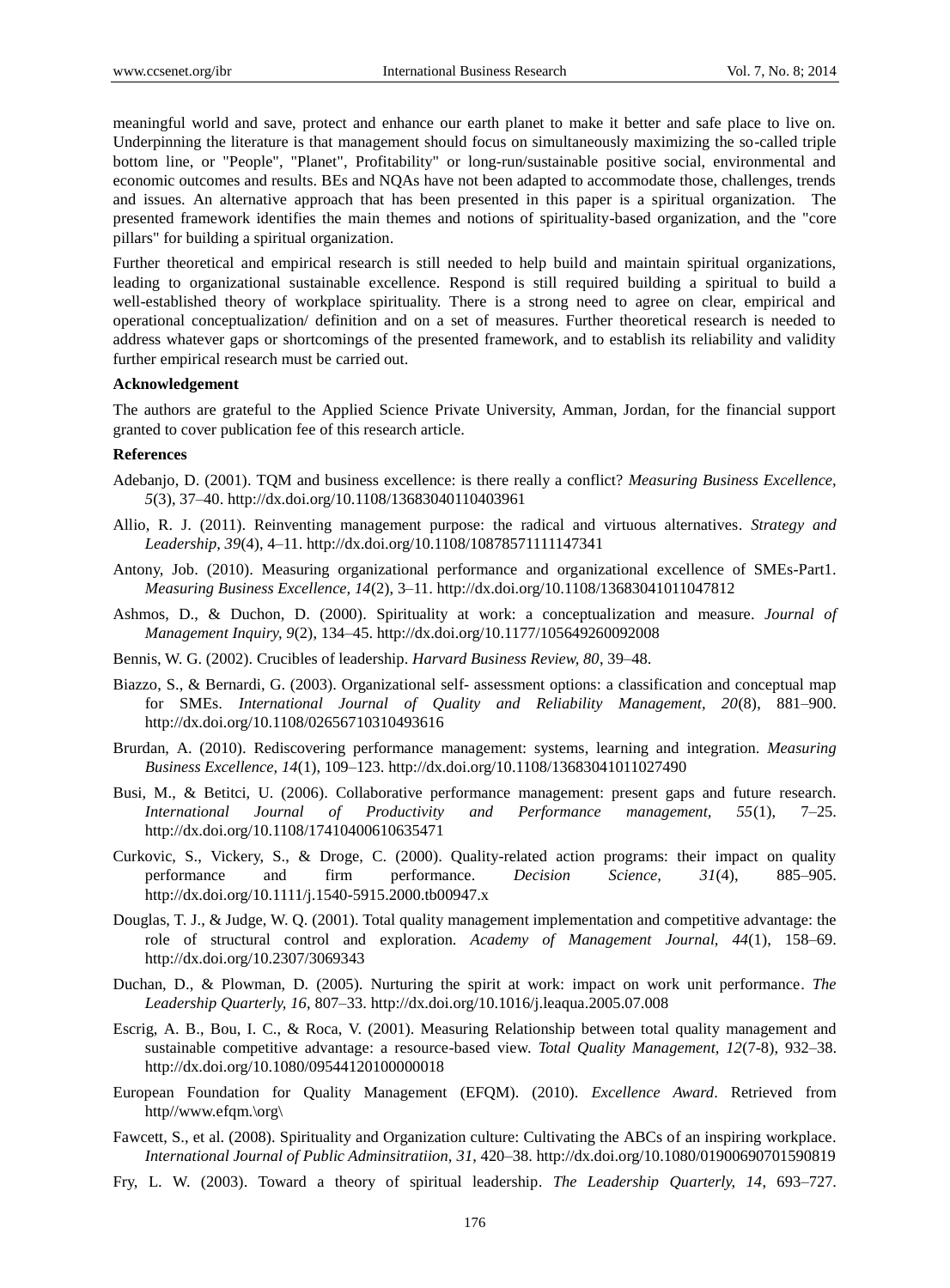http://dx.doi.org/10.1016/j.leaqua.2003.09.001

- Fry, L., & Slocum, Jr. J. (2008). Maximizing the triple bottom line through spiritual leadership. *Organizational Dynamics, 37*(1), 86–96. http://dx.doi.org/10.1016/j.orgdyn.2007.11.004
- Garge, P., & Rastogi, R. (2006). New model of job design: motivating employees' performance. *The Journal of Management Development, 25*(6), 572–87. http://dx.doi.org/10.1108/02621710610670137
- Giacalone R., et al. (2013). From advocacy to science: the next steps in workplace spirituality research. Retrieved from http://www.tarleton.edu-fry//SLTPaloutziar.Final.rtf
- Giacalone, R., & Jurkiewicz, C. (2003). Toward A Science of workplace Spirituality. In Giacalone et al. (Eds.), *The Handbook of Workplace Spirituality and Organizational Performance.* New York: M. E. Sharp.
- Grigg, N., & Mann, R. (2008). Rewarding excellence: an international study into business excellence award processes. *Quality Management Journal, 15*(3) 26–40.
- Jacob, R., Madu, C. N., & Tang, C. (2004). An empirical assessment of the financial performance of Malcolm Baldrige Award winners. *International Journal of Quality and Reliability Management, 21*(8), 897–914. http://dx.doi.org/10.1108/02656710410551764
- Jurkiewicz, C., & Giacalone, R. (2004). A values framework for measuring the impact of workplace spirituality on organizational performance. *Journal of Business Ethics, 49*(2), 129–42. http://dx.doi.org/10.1023/B:BUSI.0000015843.22195.b9
- Kaynak, H. (2003). The relationship between total quality management practices and their effects on firm performance. *Journal of Operations Management, 21*(4), 405–35. http://dx.doi.org/10.1016/S0272-6963(03)00004-4
- Khoo, H. H., & Tan, K. C. (2003). Managing for quality in the USA and Japan: difference between MBNQA and JQA. *The TQM Magazine, 15*(1), 14–24. http://dx.doi.org/10.1108/09544780310454402
- Kinjerski, V., & Skrypnek, B. (2006). Measuring the intangible development of the spirit at work. Paper presented at the sixty-five annual meeting of the Academy of Management, Atlanta, GA.
- Konz, G., & Ryan, F. (1999). Maintaining an organizational spirituality: no easy task. *Journal of Organizational Change Management, 12*(3), 200–210. http://dx.doi.org/10.1108/09534819910273865
- Lee, P. (2002). Sustaining business excellence through a framework of best practices in TQM. *The TQM Magazine, 14*(3), 142–49. http://dx.doi.org/10.1108/09544780210425883
- Lips-Wiersma, M., & Nilakant, V. (2006). *Purpose beyond profit, toward a spiritual foundation for corporate social responsibility*. Retrieved from http//www.Ebbf.Org/ publications
- Mann, R., Adebanjo, D., & Tickle, M. (2011). Deployment of business excellence in Asia: an exploratory study. *International Journal of Quality Reliability Management, 28*(6), 604–627. http://dx.doi.org/10.1108/02656711111141184
- Milliman, J., et al. (2003). Workplace Spirituality and employee work attitudes: an exploratory empirical assessment. *Journal of Organizational Change Management, 16*(4), 426–47. http://dx.doi.org/10.1108/09534810310484172
- Mitroff, I., & Denton, E. (1999). *A spiritual audit of Corporate America: a hard look at spirituality, religion and values in the workplace* (1st ed.). San Fransisco, Jossey-Bass Publishers.
- Najm, N., & Al- Rifa'e, Gh. (2008). Spirituality in the workplace: field study of a sample of firms in Amman, Jordan. *Jordan Journal of Business Administration, 4*(1), 64–88.
- National Institute of Standards and Technology. (2009). *2009-2010 criteria for performance excellence*. National Quality Program, Baldrige. Retrieved from http://badrige.nist.gov/
- National Quality Institute. (2007). *Canada Awards for Excellence*. Retrieved from http://www.nqi.ca/caeawards/
- Oakland, J. S., & Tanner, S. J. (2008). The relationship between business excellence and performance-an empirical study using Kinji's leadership excellence model. *Total Quality Management, 19*(7–8), 733–49. http://dx.doi.org/10.1080/14783360802159402
- Pfeffer, J. (2003). Business spirit: management practices that sustain values. In Giacalone, R., & Jurkiewicz, C. (Eds.), *The Handbook of Workplace Spirituality and Organizational Performance* (pp. 29–45). New York, Sharp.